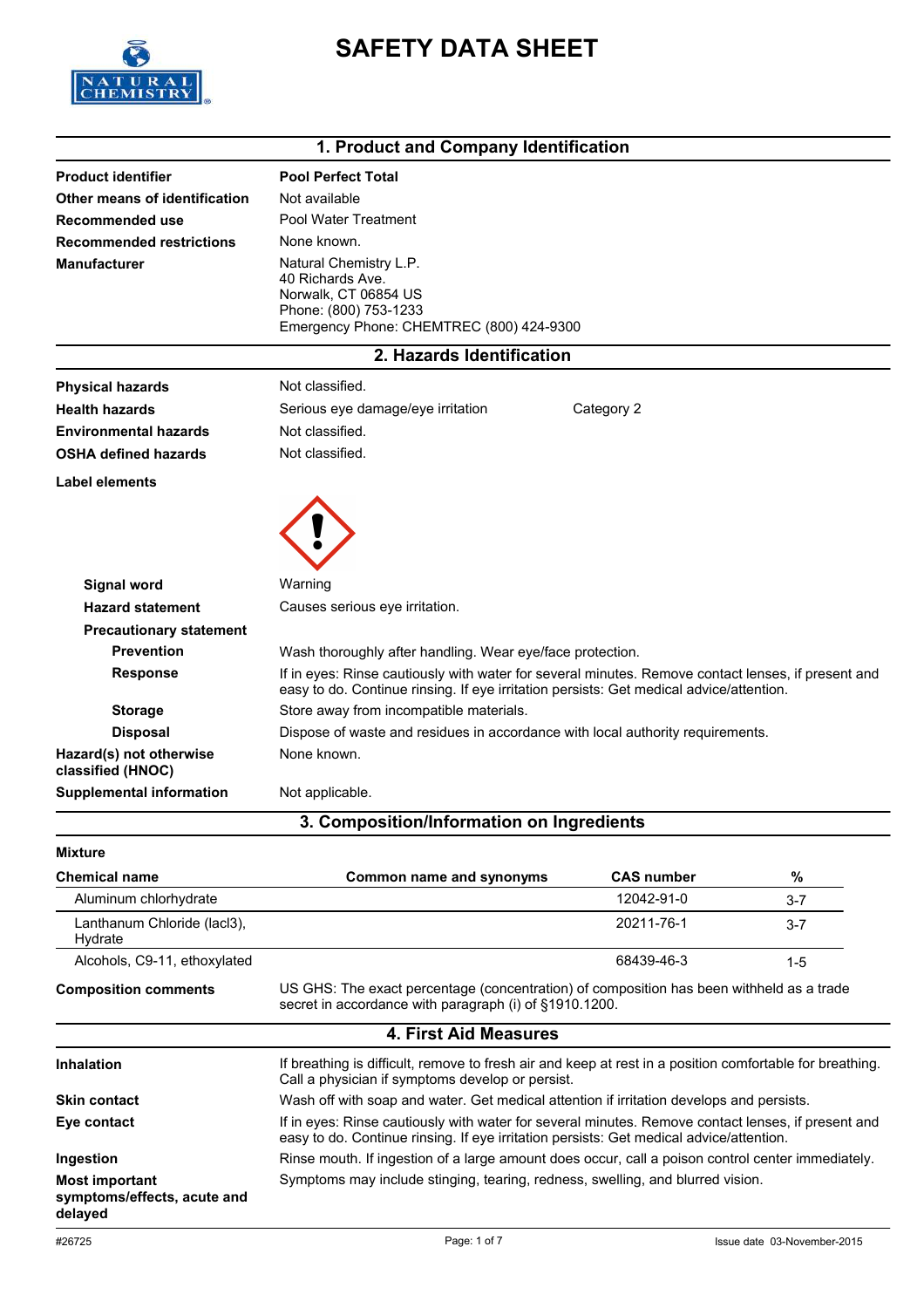| Indication of immediate<br>medical attention and special<br>treatment needed | Provide general supportive measures and treat symptomatically. Keep victim under observation.<br>Symptoms may be delayed.                                                            |
|------------------------------------------------------------------------------|--------------------------------------------------------------------------------------------------------------------------------------------------------------------------------------|
| <b>General information</b>                                                   | Ensure that medical personnel are aware of the material(s) involved, and take precautions to<br>protect themselves. Avoid contact with eyes and skin. Keep out of reach of children. |

|                                                                                  | 5. Fire Fighting Measures                                                                                                                                                                                                                                                                                                                                                                                                                                     |  |
|----------------------------------------------------------------------------------|---------------------------------------------------------------------------------------------------------------------------------------------------------------------------------------------------------------------------------------------------------------------------------------------------------------------------------------------------------------------------------------------------------------------------------------------------------------|--|
| Suitable extinguishing media                                                     | Water fog. Foam. Dry chemical powder. Carbon dioxide (CO2).                                                                                                                                                                                                                                                                                                                                                                                                   |  |
| <b>Unsuitable extinguishing</b><br>media                                         | Do not use water jet as an extinguisher, as this will spread the fire.                                                                                                                                                                                                                                                                                                                                                                                        |  |
| Specific hazards arising from<br>the chemical                                    | During fire, gases hazardous to health may be formed.                                                                                                                                                                                                                                                                                                                                                                                                         |  |
| Special protective equipment<br>and precautions for firefighters                 | Self-contained breathing apparatus and full protective clothing must be worn in case of fire.                                                                                                                                                                                                                                                                                                                                                                 |  |
| <b>Fire-fighting</b><br>equipment/instructions                                   | Move containers from fire area if you can do so without risk.                                                                                                                                                                                                                                                                                                                                                                                                 |  |
| <b>Specific methods</b>                                                          | Use standard firefighting procedures and consider the hazards of other involved materials.                                                                                                                                                                                                                                                                                                                                                                    |  |
| <b>General fire hazards</b>                                                      | No unusual fire or explosion hazards noted.                                                                                                                                                                                                                                                                                                                                                                                                                   |  |
| <b>Hazardous combustion</b><br>products                                          | May include and are not limited to: Hydrogen chloride. Oxides of carbon.                                                                                                                                                                                                                                                                                                                                                                                      |  |
| <b>Explosion data</b>                                                            |                                                                                                                                                                                                                                                                                                                                                                                                                                                               |  |
| Sensitivity to mechanical<br>impact                                              | Not available.                                                                                                                                                                                                                                                                                                                                                                                                                                                |  |
| <b>Sensitivity to static</b><br>discharge                                        | Not available.                                                                                                                                                                                                                                                                                                                                                                                                                                                |  |
|                                                                                  | 6. Accidental Release Measures                                                                                                                                                                                                                                                                                                                                                                                                                                |  |
| <b>Personal precautions,</b><br>protective equipment and<br>emergency procedures | Keep unnecessary personnel away. Keep out of low areas. Keep people away from and upwind of<br>spill/leak. Wear appropriate protective equipment and clothing during clean-up. Do not touch<br>damaged containers or spilled material unless wearing appropriate protective clothing. Ensure<br>adequate ventilation. Local authorities should be advised if significant spillages cannot be<br>contained. For personal protection, see section 8 of the SDS. |  |
| <b>Methods and materials for</b>                                                 | Stop the flow of material, if this is without risk.                                                                                                                                                                                                                                                                                                                                                                                                           |  |
| containment and cleaning up                                                      | Large Spills: Dike the spilled material, where this is possible. Cover with plastic sheet to prevent<br>spreading. Absorb in vermiculite, dry sand or earth and place into containers. Prevent entry into<br>waterways, sewer, basements or confined areas. Following product recovery, flush area with water                                                                                                                                                 |  |
|                                                                                  | Small Spills: Wipe up with absorbent material (e.g. cloth, fleece). Clean surface thoroughly to<br>remove residual contamination.                                                                                                                                                                                                                                                                                                                             |  |
|                                                                                  | Never return spills to original containers for re-use. For waste disposal, see section 13 of the SDS.                                                                                                                                                                                                                                                                                                                                                         |  |
| <b>Environmental precautions</b>                                                 | Avoid discharge into drains, water courses or onto the ground.                                                                                                                                                                                                                                                                                                                                                                                                |  |
|                                                                                  | 7. Handling and Storage                                                                                                                                                                                                                                                                                                                                                                                                                                       |  |
| <b>Precautions for safe handling</b>                                             | Avoid contact with eyes, skin and clothing. Avoid prolonged exposure. Provide adequate<br>ventilation. Wear appropriate personal protective equipment. Observe good industrial hygiene<br>practices. Use care in handling/storage.                                                                                                                                                                                                                            |  |
| Conditions for safe storage,<br>including any incompatibilities                  | Keep container tightly closed. Store away from incompatible materials (see Section 10 of the<br>SDS).                                                                                                                                                                                                                                                                                                                                                         |  |

#### **8. Exposure Controls/Personal Protection**

#### **Occupational exposure limits**

| <b>Components</b>                           | Type | Value            | <b>Form</b>          |
|---------------------------------------------|------|------------------|----------------------|
| Aluminum chlorhydrate<br>(CAS 12042-91-0)   | TWA  | 1 mg/m $3$       | Respirable fraction. |
| US. NIOSH: Pocket Guide to Chemical Hazards |      |                  |                      |
|                                             |      |                  |                      |
| <b>Components</b>                           | Type | Value            |                      |
| Aluminum chlorhydrate<br>(CAS 12042-91-0)   | TWA  | $2 \text{ mg/m}$ |                      |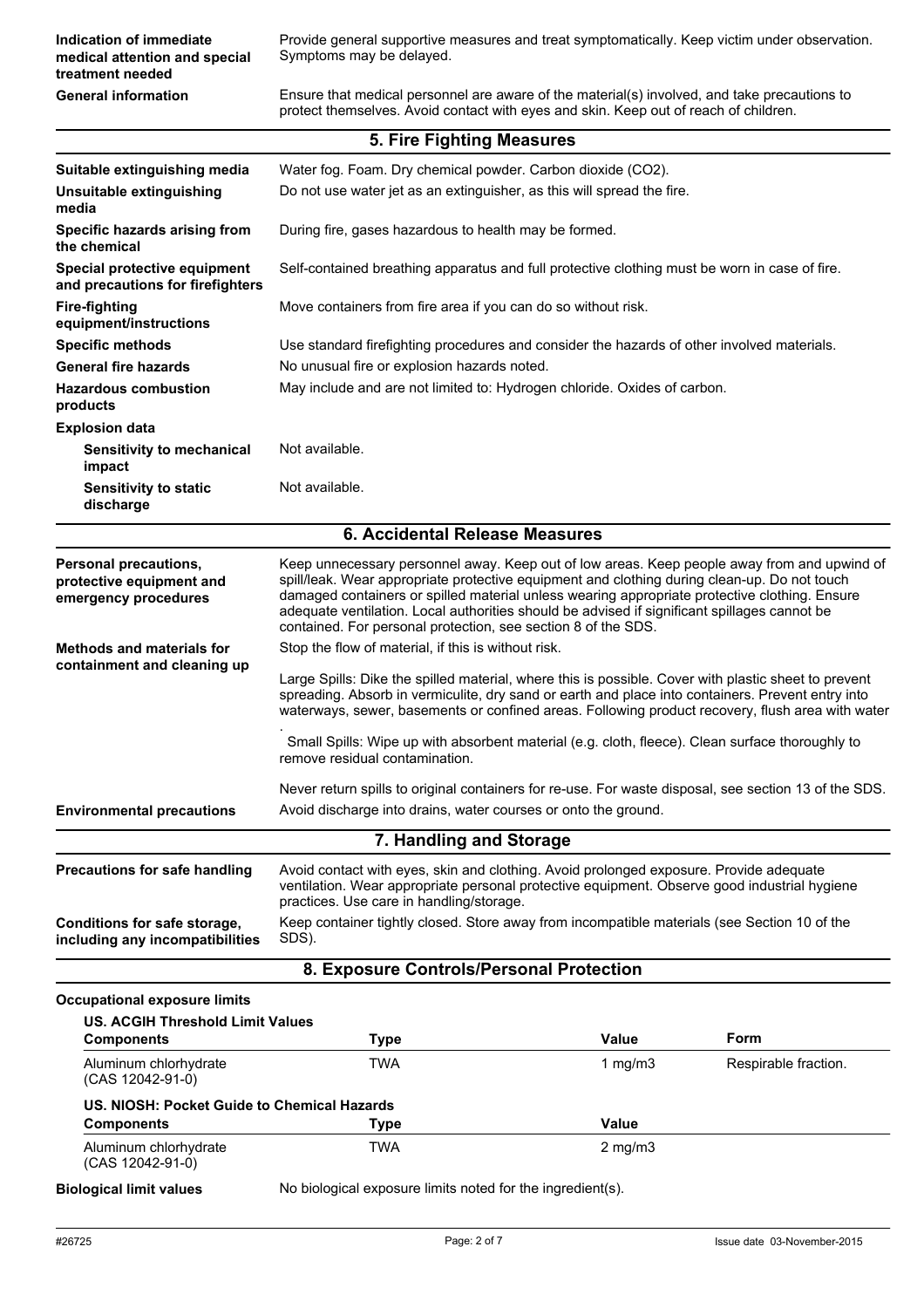| <b>Exposure quidelines</b>               | Chemicals listed in section 3 that are not listed here do not have established limit values for<br>ACGIH or OSHA PEL.                                                                                                                                                                                                                                                                                  |  |  |
|------------------------------------------|--------------------------------------------------------------------------------------------------------------------------------------------------------------------------------------------------------------------------------------------------------------------------------------------------------------------------------------------------------------------------------------------------------|--|--|
| Appropriate engineering<br>controls      | Good general ventilation (typically 10 air changes per hour) should be used. Ventilation rates<br>should be matched to conditions. If applicable, use process enclosures, local exhaust ventilation,<br>or other engineering controls to maintain airborne levels below recommended exposure limits. If<br>exposure limits have not been established, maintain airborne levels to an acceptable level. |  |  |
|                                          | Individual protection measures, such as personal protective equipment                                                                                                                                                                                                                                                                                                                                  |  |  |
| Eye/face protection                      | Wear safety glasses with side shields (or goggles).                                                                                                                                                                                                                                                                                                                                                    |  |  |
| <b>Skin protection</b>                   |                                                                                                                                                                                                                                                                                                                                                                                                        |  |  |
| <b>Hand protection</b>                   | Rubber gloves. Confirm with a reputable supplier first.                                                                                                                                                                                                                                                                                                                                                |  |  |
| <b>Other</b>                             | Wear suitable protective clothing.                                                                                                                                                                                                                                                                                                                                                                     |  |  |
| <b>Respiratory protection</b>            | In case of insufficient ventilation, wear suitable respiratory equipment.                                                                                                                                                                                                                                                                                                                              |  |  |
| <b>Thermal hazards</b>                   | Not applicable.                                                                                                                                                                                                                                                                                                                                                                                        |  |  |
| <b>General hygiene</b><br>considerations | Always observe good personal hygiene measures, such as washing after handling the material<br>and before eating, drinking, and/or smoking. Routinely wash work clothing and protective<br>equipment to remove contaminants.                                                                                                                                                                            |  |  |

## **9. Physical and Chemical Properties**

| <b>Chemical stability</b>                         | Material is stable under normal conditions.                 |  |  |  |  |
|---------------------------------------------------|-------------------------------------------------------------|--|--|--|--|
| <b>Possibility of hazardous</b><br>reactions      | No dangerous reaction known under conditions of normal use. |  |  |  |  |
| Reactivity                                        | May react with strong bases or oxidizing agents.            |  |  |  |  |
|                                                   | 10. Stability and Reactivity                                |  |  |  |  |
| <b>Density</b>                                    | $8.00 - 9.00$                                               |  |  |  |  |
| <b>Other information</b>                          |                                                             |  |  |  |  |
| <b>Viscosity</b>                                  | Not available.                                              |  |  |  |  |
| <b>Decomposition temperature</b>                  | Not available.                                              |  |  |  |  |
| <b>Auto-ignition temperature</b>                  | Not available.                                              |  |  |  |  |
| Solubility(ies)                                   | Complete                                                    |  |  |  |  |
| <b>Relative density</b>                           | Not available.                                              |  |  |  |  |
| <b>Vapor density</b>                              | Not available.                                              |  |  |  |  |
| Vapor pressure                                    | Not available.                                              |  |  |  |  |
| Explosive limit - upper (%)                       | Not available.                                              |  |  |  |  |
| Explosive limit - lower (%)                       | Not available.                                              |  |  |  |  |
| <b>Flammability limit - upper</b><br>(%)          | Not available.                                              |  |  |  |  |
| <b>Flammability limit - lower</b><br>(%)          | Not available.                                              |  |  |  |  |
| Upper/lower flammability or explosive limits      |                                                             |  |  |  |  |
| Flammability (solid, gas)                         | Not applicable.                                             |  |  |  |  |
| <b>Evaporation rate</b>                           | Not available.                                              |  |  |  |  |
| <b>Flash point</b>                                | Not available.                                              |  |  |  |  |
| <b>Partition coefficient</b><br>(n-octanol/water) | Not available.                                              |  |  |  |  |
| <b>Specific gravity</b>                           | $1 - 1.1$                                                   |  |  |  |  |
| Pour point                                        | Not available.                                              |  |  |  |  |
| Initial boiling point and boiling<br>range        | Not available.                                              |  |  |  |  |
| Melting point/freezing point                      | Not available.                                              |  |  |  |  |
| pH                                                | $2 - 5$                                                     |  |  |  |  |
| <b>Odor threshold</b>                             | Not available.                                              |  |  |  |  |
| Odor                                              | Not available.                                              |  |  |  |  |
| Color                                             | Amber                                                       |  |  |  |  |
| Form                                              | Liquid                                                      |  |  |  |  |
| <b>Physical state</b>                             | Liquid.                                                     |  |  |  |  |
| Appearance                                        | Liquid                                                      |  |  |  |  |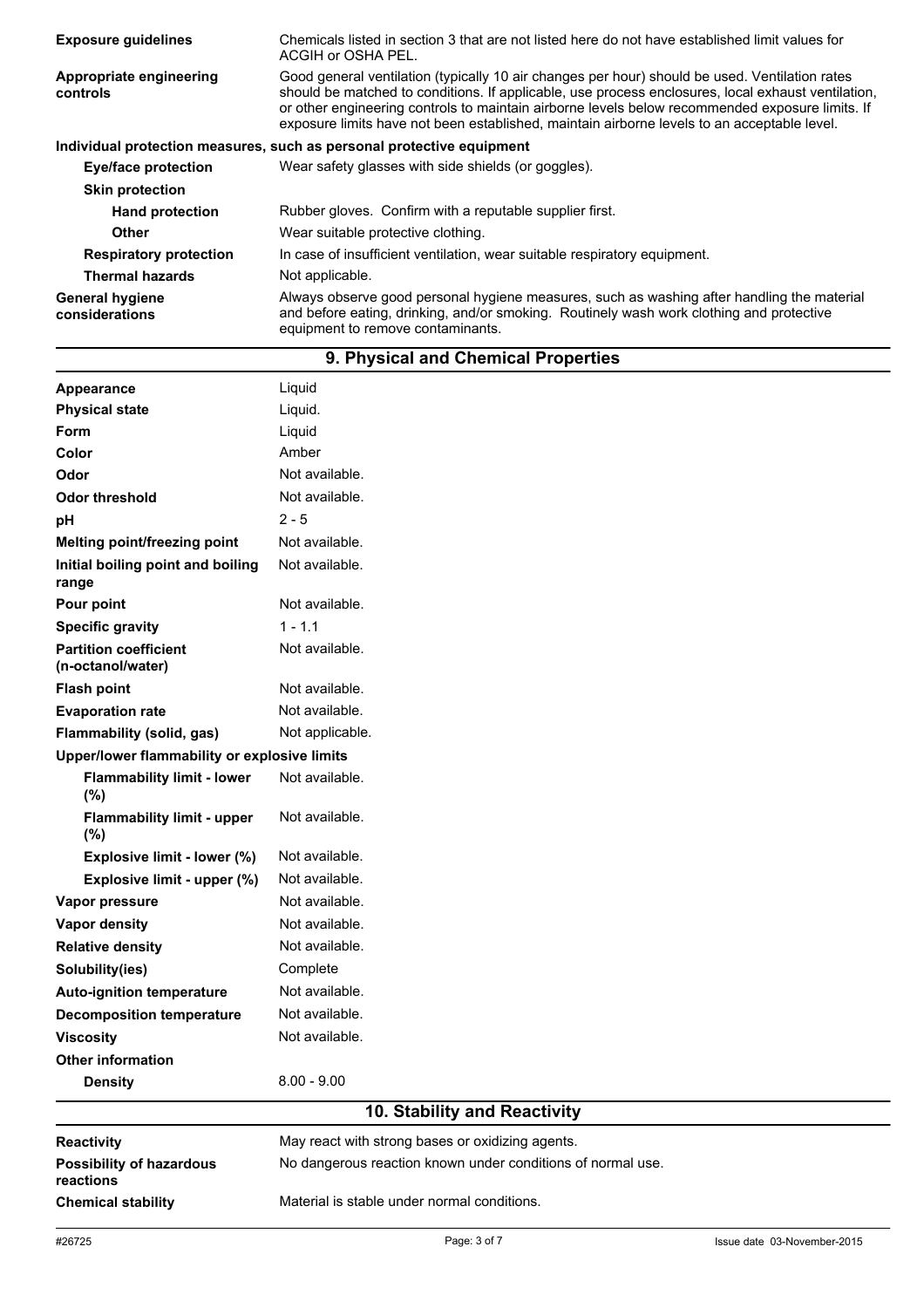| <b>Conditions to avoid</b>                 | Contact with incompatible materials.                                     |
|--------------------------------------------|--------------------------------------------------------------------------|
| Incompatible materials                     | Strong oxidizing agents.                                                 |
| <b>Hazardous decomposition</b><br>products | May include and are not limited to: Oxides of carbon. Hydrogen chloride. |

#### **11. Toxicological Information**

| <b>Routes of exposure</b>                                                          | Inhalation. Eye contact. Skin contact. Ingestion.                              |                     |  |  |
|------------------------------------------------------------------------------------|--------------------------------------------------------------------------------|---------------------|--|--|
| Information on likely routes of exposure                                           |                                                                                |                     |  |  |
| Ingestion                                                                          | Expected to be a low ingestion hazard.                                         |                     |  |  |
| Inhalation                                                                         | Prolonged inhalation may be harmful.                                           |                     |  |  |
| <b>Skin contact</b>                                                                | May cause irritation.                                                          |                     |  |  |
| Eye contact                                                                        | Causes serious eye irritation.                                                 |                     |  |  |
| Symptoms related to the<br>physical, chemical and<br>toxicological characteristics | Symptoms may include stinging, tearing, redness, swelling, and blurred vision. |                     |  |  |
| Information on toxicological effects                                               |                                                                                |                     |  |  |
| <b>Acute toxicity</b>                                                              |                                                                                |                     |  |  |
| <b>Components</b>                                                                  | <b>Species</b>                                                                 | <b>Test Results</b> |  |  |
| Alcohols, C9-11, ethoxylated (CAS 68439-46-3)                                      |                                                                                |                     |  |  |
| <b>Acute</b>                                                                       |                                                                                |                     |  |  |
| Dermal                                                                             |                                                                                |                     |  |  |
| LD50                                                                               | Rat                                                                            | > 5000 mg/kg        |  |  |
| Inhalation<br>LC50                                                                 | Rat                                                                            | > 20 mg/L, 1 hours  |  |  |
|                                                                                    |                                                                                |                     |  |  |
| Oral<br>LD50                                                                       | 1200 mg/kg<br>Rat                                                              |                     |  |  |
| Aluminum chlorhydrate (CAS 12042-91-0)                                             |                                                                                |                     |  |  |
| <b>Acute</b>                                                                       |                                                                                |                     |  |  |
| Dermal                                                                             |                                                                                |                     |  |  |
| LD50                                                                               | Rabbit                                                                         | > 2000 mg/kg        |  |  |
| Inhalation                                                                         |                                                                                |                     |  |  |
| LC50                                                                               | Not available                                                                  |                     |  |  |
| Oral<br>LD50                                                                       | Rat                                                                            | 9187 mg/kg          |  |  |
|                                                                                    |                                                                                |                     |  |  |
| Lanthanum Chloride (lacl3), Hydrate (CAS 20211-76-1)<br><b>Acute</b>               |                                                                                |                     |  |  |
| Dermal                                                                             |                                                                                |                     |  |  |
| LD50                                                                               | Not available                                                                  |                     |  |  |
| Inhalation                                                                         |                                                                                |                     |  |  |
| LC50                                                                               | Not available                                                                  |                     |  |  |
| Oral                                                                               |                                                                                |                     |  |  |
| LD50                                                                               | Rat                                                                            | 4184 mg/kg          |  |  |
| <b>Skin corrosion/irritation</b>                                                   | Prolonged skin contact may cause temporary irritation.                         |                     |  |  |
| <b>Exposure minutes</b>                                                            | Not available.                                                                 |                     |  |  |
| Erythema value                                                                     | Not available.                                                                 |                     |  |  |
| Oedema value                                                                       | Not available.                                                                 |                     |  |  |
| Serious eye damage/eye<br><i>irritation</i>                                        | Causes serious eye irritation.                                                 |                     |  |  |
| <b>Corneal opacity value</b>                                                       | Not available.                                                                 |                     |  |  |
| Iris lesion value                                                                  | Not available.                                                                 |                     |  |  |
| <b>Conjunctival reddening</b><br>value                                             | Not available.                                                                 |                     |  |  |
| Conjunctival oedema value                                                          | Not available.                                                                 |                     |  |  |
| <b>Recover days</b>                                                                | Not available.                                                                 |                     |  |  |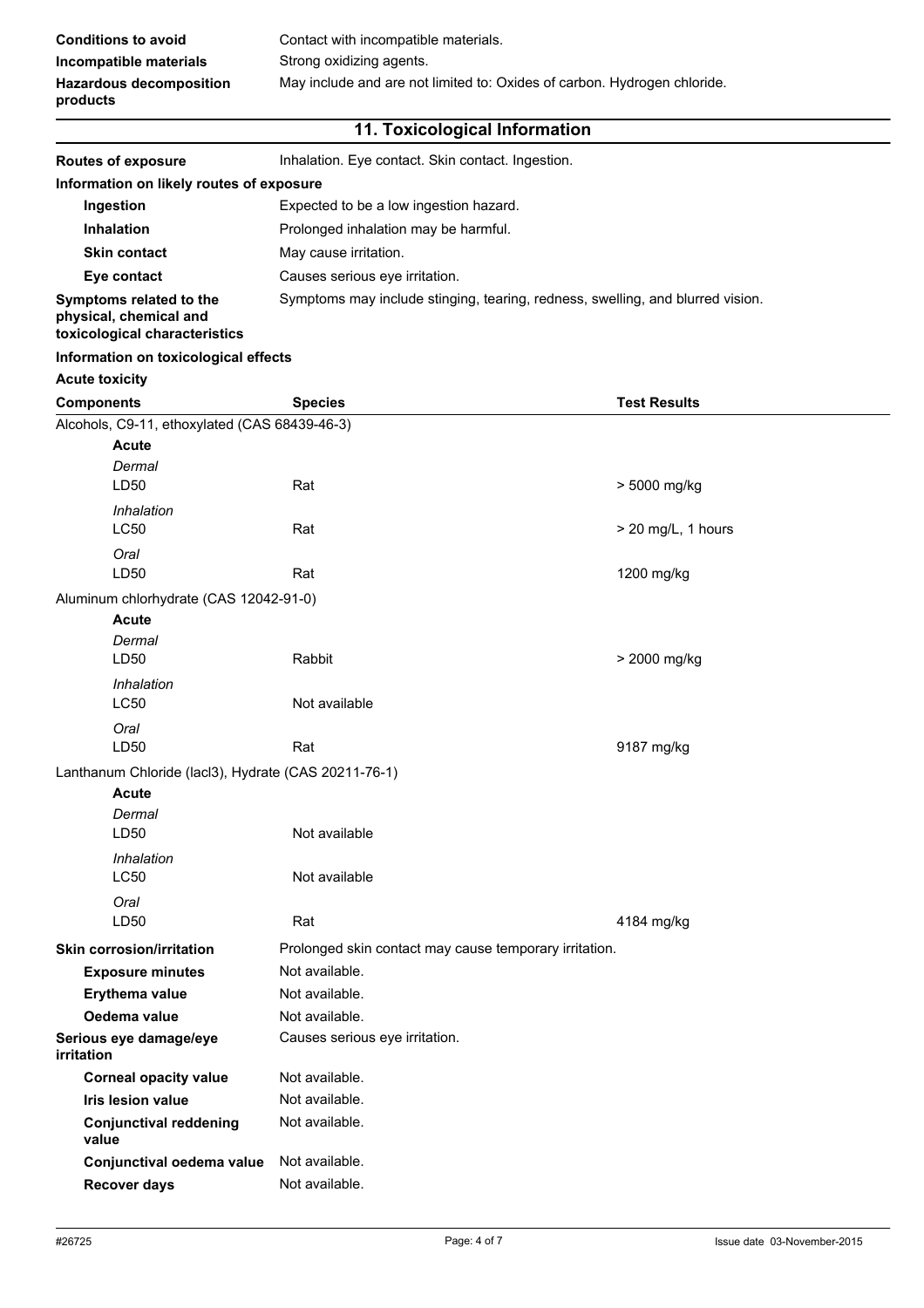| Respiratory or skin sensitization                             |                                                                                                                     |  |  |
|---------------------------------------------------------------|---------------------------------------------------------------------------------------------------------------------|--|--|
| <b>Respiratory sensitization</b>                              | Not available.                                                                                                      |  |  |
| <b>Skin sensitization</b>                                     | This product is not expected to cause skin sensitization.                                                           |  |  |
| Germ cell mutagenicity                                        | No data available to indicate product or any components present at greater than 0.1% are<br>mutagenic or genotoxic. |  |  |
| <b>Mutagenicity</b>                                           | No data available to indicate product or any components present at greater than 0.1% are<br>mutagenic or genotoxic. |  |  |
| Carcinogenicity                                               | This product is not considered to be a carcinogen by IARC, ACGIH, NTP, or OSHA.                                     |  |  |
| <b>ACGIH Carcinogens</b>                                      |                                                                                                                     |  |  |
| Aluminum chlorhydrate (CAS 12042-91-0)                        | A4 Not classifiable as a human carcinogen.                                                                          |  |  |
| <b>Reproductive toxicity</b>                                  | This product is not expected to cause reproductive or developmental effects.                                        |  |  |
| <b>Teratogenicity</b>                                         | Not available.                                                                                                      |  |  |
| Specific target organ toxicity -<br>single exposure           | Not classified.                                                                                                     |  |  |
| Specific target organ toxicity -<br>repeated exposure         | Not classified.                                                                                                     |  |  |
| <b>Aspiration hazard</b>                                      | Not available.                                                                                                      |  |  |
| <b>Chronic effects</b>                                        | Prolonged inhalation may be harmful.                                                                                |  |  |
| <b>Further information</b>                                    | Not available.                                                                                                      |  |  |
| <b>Name of Toxicologically</b><br><b>Synergistic Products</b> | Not available.                                                                                                      |  |  |

### **12. Ecological Information**

| <b>Ecotoxicity</b>                                      | See below                                                                                                                                                                                                              |                                                                                                                                                                                                                                                                                                                                        |                          |  |
|---------------------------------------------------------|------------------------------------------------------------------------------------------------------------------------------------------------------------------------------------------------------------------------|----------------------------------------------------------------------------------------------------------------------------------------------------------------------------------------------------------------------------------------------------------------------------------------------------------------------------------------|--------------------------|--|
| <b>Components</b>                                       |                                                                                                                                                                                                                        | <b>Species</b>                                                                                                                                                                                                                                                                                                                         | <b>Test Results</b>      |  |
| Alcohols, C9-11, ethoxylated (CAS 68439-46-3)           |                                                                                                                                                                                                                        |                                                                                                                                                                                                                                                                                                                                        |                          |  |
| Fish                                                    |                                                                                                                                                                                                                        | <b>Rainbow Trout</b>                                                                                                                                                                                                                                                                                                                   | 70.7 mg/L, 96 Hours      |  |
| <b>Aquatic</b>                                          |                                                                                                                                                                                                                        |                                                                                                                                                                                                                                                                                                                                        |                          |  |
| Crustacea                                               | EC50                                                                                                                                                                                                                   | Water flea (Daphnia magna)                                                                                                                                                                                                                                                                                                             | 2.9 - 8.5 mg/L, 48 hours |  |
| Fish                                                    | <b>LC50</b>                                                                                                                                                                                                            | Fathead minnow (Pimephales promelas) 6 - 12 mg/L, 96 hours                                                                                                                                                                                                                                                                             |                          |  |
| Persistence and degradability                           | No data is available on the degradability of this product.                                                                                                                                                             |                                                                                                                                                                                                                                                                                                                                        |                          |  |
| <b>Bioaccumulative potential</b>                        | No data available.                                                                                                                                                                                                     |                                                                                                                                                                                                                                                                                                                                        |                          |  |
| <b>Mobility in soil</b>                                 | No data available.                                                                                                                                                                                                     |                                                                                                                                                                                                                                                                                                                                        |                          |  |
| <b>Mobility in general</b>                              | Not available.                                                                                                                                                                                                         |                                                                                                                                                                                                                                                                                                                                        |                          |  |
| Other adverse effects                                   | No other adverse environmental effects (e.g. ozone depletion, photochemical ozone creation<br>potential, endocrine disruption, global warming potential) are expected from this component.                             |                                                                                                                                                                                                                                                                                                                                        |                          |  |
|                                                         |                                                                                                                                                                                                                        | 13. Disposal Considerations                                                                                                                                                                                                                                                                                                            |                          |  |
| <b>Disposal instructions</b>                            |                                                                                                                                                                                                                        | Collect and reclaim or dispose in sealed containers at licensed waste disposal site. Dispose of<br>contents/container in accordance with local/regional/national/international regulations.                                                                                                                                            |                          |  |
| Local disposal regulations                              |                                                                                                                                                                                                                        | Dispose in accordance with all applicable regulations.                                                                                                                                                                                                                                                                                 |                          |  |
| <b>Hazardous waste code</b>                             | The waste code should be assigned in discussion between the user, the producer and the waste<br>disposal company.                                                                                                      |                                                                                                                                                                                                                                                                                                                                        |                          |  |
| Waste from residues / unused<br>products                | Dispose of in accordance with local regulations. Empty containers or liners may retain some<br>product residues. This material and its container must be disposed of in a safe manner (see:<br>Disposal instructions). |                                                                                                                                                                                                                                                                                                                                        |                          |  |
| <b>Contaminated packaging</b>                           | emptied.                                                                                                                                                                                                               | Empty containers should be taken to an approved waste handling site for recycling or disposal.<br>Since emptied containers may retain product residue, follow label warnings even after container is                                                                                                                                   |                          |  |
|                                                         |                                                                                                                                                                                                                        | 14. Transport Information                                                                                                                                                                                                                                                                                                              |                          |  |
| General                                                 |                                                                                                                                                                                                                        | Canada: TDG Proof of Classification: In accordance with Part 2.2.1 (SOR/2014-152) of the<br>Transportation of Dangerous Goods Regulations, we certify that the classification of this product<br>is correct as of the SDS date of issue. If applicable, the technical name and the classification of<br>the product will appear below. |                          |  |
| U.S. Department of Transportation (DOT)                 |                                                                                                                                                                                                                        |                                                                                                                                                                                                                                                                                                                                        |                          |  |
| Not regulated as dangerous goods.                       |                                                                                                                                                                                                                        |                                                                                                                                                                                                                                                                                                                                        |                          |  |
| <b>Transportation of Dangerous Goods (TDG - Canada)</b> |                                                                                                                                                                                                                        |                                                                                                                                                                                                                                                                                                                                        |                          |  |

Not regulated as dangerous goods.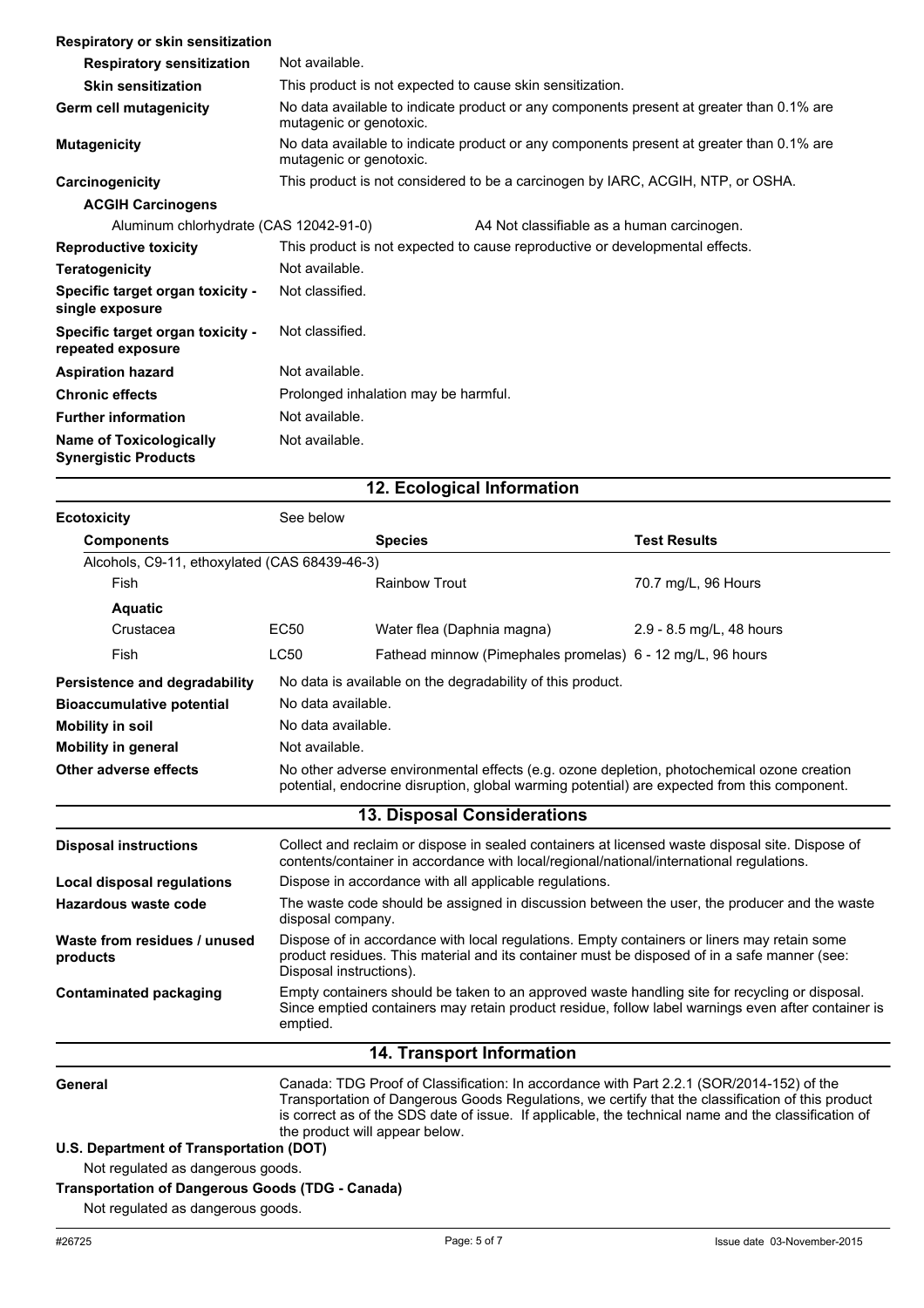| 15. Regulatory Information                                                              |                                                                                                                     |                                                                                                                                                                                                   |  |
|-----------------------------------------------------------------------------------------|---------------------------------------------------------------------------------------------------------------------|---------------------------------------------------------------------------------------------------------------------------------------------------------------------------------------------------|--|
| <b>Canadian federal regulations</b>                                                     | Regulations.                                                                                                        | This product has been classified in accordance with the hazard criteria of the Controlled Products<br>Regulations and the SDS contains all the information required by the Controlled Products    |  |
| Canada WHMIS Ingredient Disclosure: Threshold limits                                    |                                                                                                                     |                                                                                                                                                                                                   |  |
| Aluminum chlorhydrate (CAS 12042-91-0)                                                  |                                                                                                                     | 1%                                                                                                                                                                                                |  |
| <b>WHMIS status</b>                                                                     | Controlled                                                                                                          |                                                                                                                                                                                                   |  |
| <b>WHMIS classification</b>                                                             | Class D - Division 2B                                                                                               |                                                                                                                                                                                                   |  |
| <b>WHMIS labeling</b>                                                                   |                                                                                                                     |                                                                                                                                                                                                   |  |
| <b>US federal regulations</b>                                                           | Standard, 29 CFR 1910.1200.                                                                                         | This product is a "Hazardous Chemical" as defined by the OSHA Hazard Communication                                                                                                                |  |
|                                                                                         | TSCA Section 12(b) Export Notification (40 CFR 707, Subpt. D)                                                       |                                                                                                                                                                                                   |  |
| Not regulated.<br><b>CERCLA Hazardous Substance List (40 CFR 302.4)</b><br>Not listed.  |                                                                                                                     |                                                                                                                                                                                                   |  |
|                                                                                         | Clean Air Act (CAA) Section 112(r) Accidental Release Prevention (40 CFR 68.130)                                    |                                                                                                                                                                                                   |  |
| Not regulated.<br>Not regulated.                                                        | Clean Air Act (CAA) Section 112 Hazardous Air Pollutants (HAPs) List                                                |                                                                                                                                                                                                   |  |
| Superfund Amendments and Reauthorization Act of 1986 (SARA)                             |                                                                                                                     |                                                                                                                                                                                                   |  |
| <b>Hazard categories</b>                                                                | Immediate Hazard - Yes<br>Delayed Hazard - No<br>Fire Hazard - No<br>Pressure Hazard - No<br>Reactivity Hazard - No |                                                                                                                                                                                                   |  |
| <b>SARA 302 Extremely</b><br>hazardous substance                                        | No                                                                                                                  |                                                                                                                                                                                                   |  |
| SARA 311/312 Hazardous<br>chemical                                                      | No.                                                                                                                 |                                                                                                                                                                                                   |  |
| SARA 313 (TRI reporting)<br>Not regulated.                                              |                                                                                                                     |                                                                                                                                                                                                   |  |
| <b>Other federal regulations</b>                                                        |                                                                                                                     |                                                                                                                                                                                                   |  |
| <b>Safe Drinking Water Act</b><br>(SDWA)                                                | Not regulated.                                                                                                      |                                                                                                                                                                                                   |  |
| <b>Food and Drug</b><br><b>Administration (FDA)</b>                                     | Not regulated.                                                                                                      |                                                                                                                                                                                                   |  |
| <b>US state regulations</b>                                                             |                                                                                                                     | California Safe Drinking Water and Toxic Enforcement Act of 1986 (Proposition 65): This material<br>is not known to contain any chemicals currently listed as carcinogens or reproductive toxins. |  |
|                                                                                         | US - California Hazardous Substances (Director's): Listed substance                                                 |                                                                                                                                                                                                   |  |
| Aluminum chlorhydrate (CAS 12042-91-0)                                                  |                                                                                                                     | Listed.<br>US - California Proposition 65 - Carcinogens & Reproductive Toxicity (CRT): Listed substance                                                                                           |  |
| Not listed.<br>US - Minnesota Haz Subs: Listed substance                                |                                                                                                                     |                                                                                                                                                                                                   |  |
| Aluminum chlorhydrate (CAS 12042-91-0)                                                  | US - Texas Effects Screening Levels: Listed substance                                                               | Listed.                                                                                                                                                                                           |  |
| 1,2-Ethanediamine, polymer with<br>(CAS 42751-79-1)                                     | (chloromethyl) oxirane and N-methylmethanamine<br>Alcohols, C9-11, ethoxylated (CAS 68439-46-3)                     | Listed.<br>Listed.<br>Listed.                                                                                                                                                                     |  |
| Aluminum chlorhydrate (CAS 12042-91-0)<br>US. Massachusetts RTK - Substance List        |                                                                                                                     |                                                                                                                                                                                                   |  |
| Not regulated.<br>US. Pennsylvania RTK - Hazardous Substances                           |                                                                                                                     |                                                                                                                                                                                                   |  |
| Aluminum chlorhydrate (CAS 12042-91-0)<br><b>US. Rhode Island RTK</b><br>Not regulated. |                                                                                                                     | Listed.                                                                                                                                                                                           |  |